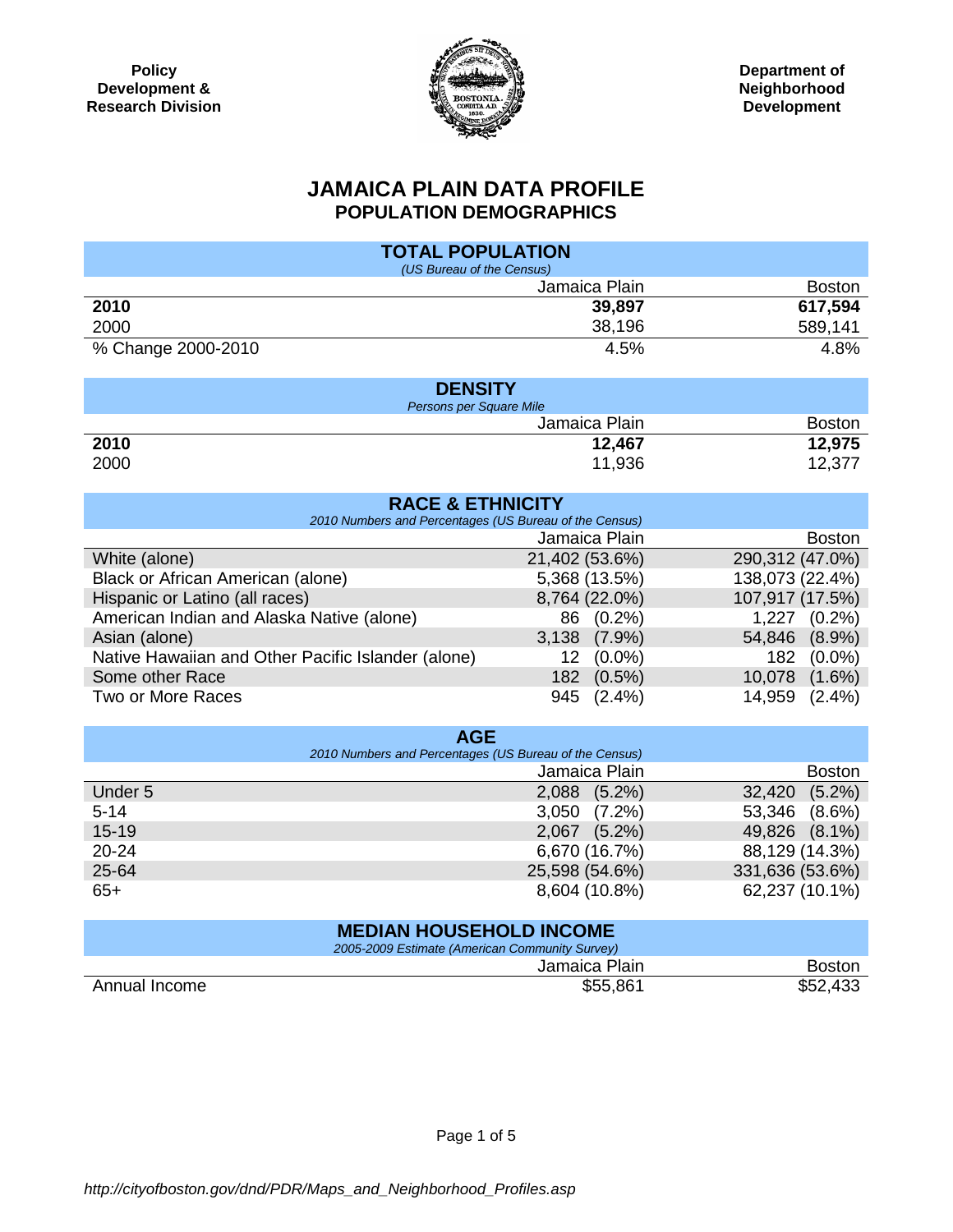

## **JAMAICA PLAIN DATA PROFILE (Continued) LAND USE AND SALES**

| <b>LAND AREA</b><br><b>Square Miles</b> |                                                                                                                                                                                  |                                                                                        |                                                   |                      |  |
|-----------------------------------------|----------------------------------------------------------------------------------------------------------------------------------------------------------------------------------|----------------------------------------------------------------------------------------|---------------------------------------------------|----------------------|--|
|                                         | Jamaica Plain                                                                                                                                                                    |                                                                                        | <b>Boston</b>                                     |                      |  |
| 2010                                    | 3.2                                                                                                                                                                              | 47.6                                                                                   |                                                   |                      |  |
|                                         |                                                                                                                                                                                  | <b>AFFORDABLE UNITS</b><br>As of July 1, 2011                                          |                                                   |                      |  |
|                                         | Jamaica Plain                                                                                                                                                                    |                                                                                        | <b>Boston</b>                                     |                      |  |
|                                         | 4,570 (26%)                                                                                                                                                                      |                                                                                        | 52,813 (19.4%)                                    |                      |  |
|                                         |                                                                                                                                                                                  | <b>HOME RENTAL TRENDS</b><br>2009-2011 Rents of 1-, 2-, and 3-Bedroom Apartments (MLS) |                                                   |                      |  |
|                                         | Jamaica Plain                                                                                                                                                                    | Jamaica Plain                                                                          |                                                   | <b>Boston Median</b> |  |
|                                         | Number of Listings                                                                                                                                                               | <b>Median Rent</b>                                                                     | Number of Listings                                | Rent                 |  |
| 2011                                    | 223                                                                                                                                                                              | \$1,695                                                                                | 5,666                                             | \$2,000              |  |
| 2010                                    | 460                                                                                                                                                                              | \$1,595                                                                                | 16,970                                            | \$1,600              |  |
|                                         |                                                                                                                                                                                  |                                                                                        |                                                   |                      |  |
|                                         |                                                                                                                                                                                  |                                                                                        | <b>RESIDENTIAL SALES &amp; MEDIAN SALES PRICE</b> |                      |  |
|                                         | 2000-2011 Sales of 1-, 2-, and 3-family properties and condominiums above \$25,000 (The Warren Group)<br><b>Boston Median</b><br>Jamaica Plain<br>Jamaica Plain<br><b>Boston</b> |                                                                                        |                                                   |                      |  |
|                                         | Sales                                                                                                                                                                            | <b>Median Price</b>                                                                    | <b>Sales</b>                                      | Price                |  |
| 2011                                    | 385                                                                                                                                                                              | \$375,000                                                                              | 5,641                                             | \$362,500            |  |
| 2010                                    | 429                                                                                                                                                                              | \$363,000                                                                              | 6,225<br>\$349,000                                |                      |  |
| 2009                                    | 439                                                                                                                                                                              | \$365,000                                                                              | 6,293<br>\$327,000                                |                      |  |
| 2008                                    | 433                                                                                                                                                                              | \$380,000                                                                              | 6,786                                             | \$352,000            |  |
| 2007                                    | 575                                                                                                                                                                              | \$379,000                                                                              | 8,282                                             | \$374,900            |  |
| 2006                                    | 531                                                                                                                                                                              | \$359,000                                                                              | 9,249                                             | \$382,000            |  |
| 2005                                    | 661                                                                                                                                                                              | \$355,000                                                                              | 10,735                                            |                      |  |
| 2004                                    | 639                                                                                                                                                                              | \$375,000                                                                              | \$390,000<br>11,078<br>\$280,000                  |                      |  |
| 2003                                    | 480                                                                                                                                                                              | \$334,000                                                                              | 7,213                                             | \$340,000            |  |
| 2002                                    | 489                                                                                                                                                                              | \$322,000                                                                              | \$315,000<br>7,883                                |                      |  |
| 2001                                    | 442                                                                                                                                                                              | \$279,500                                                                              | 6,555                                             | \$267,950            |  |
| 2000                                    | 545                                                                                                                                                                              | \$241,750                                                                              | 7,693                                             | \$236,100            |  |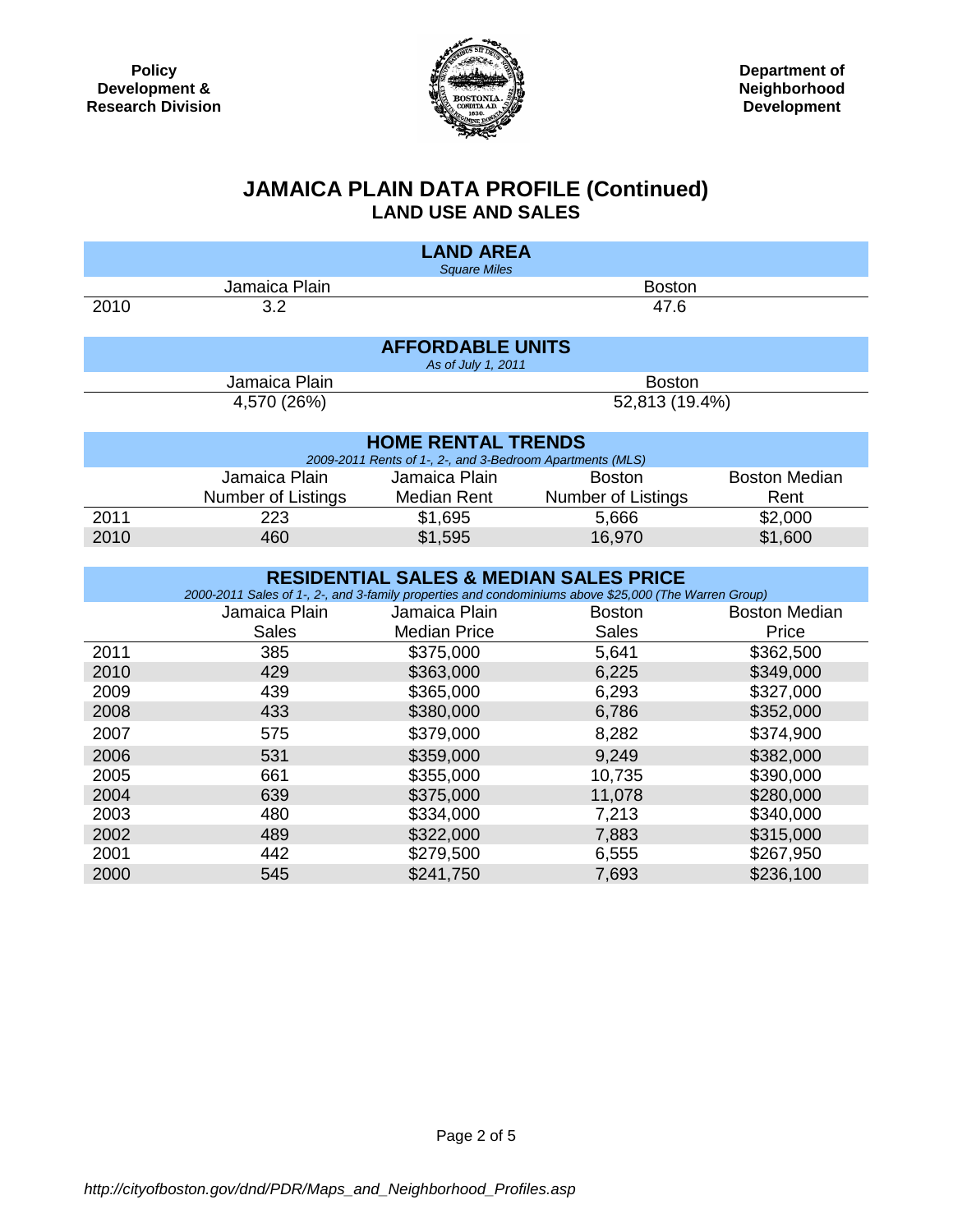

# **JAMAICA PLAIN DATA PROFILE (Continued) LAND USE AND SALES**

| <b>RESIDENTIAL FORECLOSURE DEEDS</b><br>2000-2011 (The Warren Group) |                |               |  |  |
|----------------------------------------------------------------------|----------------|---------------|--|--|
|                                                                      | Jamaica Plain  | <b>Boston</b> |  |  |
| 2011                                                                 | 20             | 525           |  |  |
| 2010                                                                 | 14             | 776           |  |  |
| 2009                                                                 | 14             | 821           |  |  |
| 2008                                                                 | 18             | 1,215         |  |  |
| 2007                                                                 | 11             | 703           |  |  |
| 2006                                                                 | 6              | 261           |  |  |
| 2005                                                                 |                | 60            |  |  |
| 2004                                                                 |                | 25            |  |  |
| 2003                                                                 | 0              | 33            |  |  |
| 2002                                                                 | $\overline{2}$ | 42            |  |  |
| 2001                                                                 |                | 32            |  |  |
| 2000                                                                 | $\overline{2}$ | 75            |  |  |

### **DISTRESSED BUILDINGS**  *2000-2011 (DND Annual Distressed Building Survey)* Jamaica Plain **Boston** 2011 Residential 3 123 Commercial/Mixed 7 115 2010 Residential 4 127 Commercial/Mixed 10 10 110 2008 Residential 2008 187 Commercial/Mixed 11 131 2007 Residential 5 158 Commercial/Mixed 11 152 2006 Residential 6 184 Commercial/Mixed 2005 Residential **7** 188 Commercial/Mixed 8 162 2004 Residential 8 227 Commercial/Mixed 11 177 2003 Residential 8 264 Commercial/Mixed 9 184<br>Residential 9 184 2002 Residential 9 304 Commercial/Mixed 8 176 2001 Residential 10 260 Commercial/Mixed 5 5 114 2000 Residential 22 376 Commercial/Mixed 9 179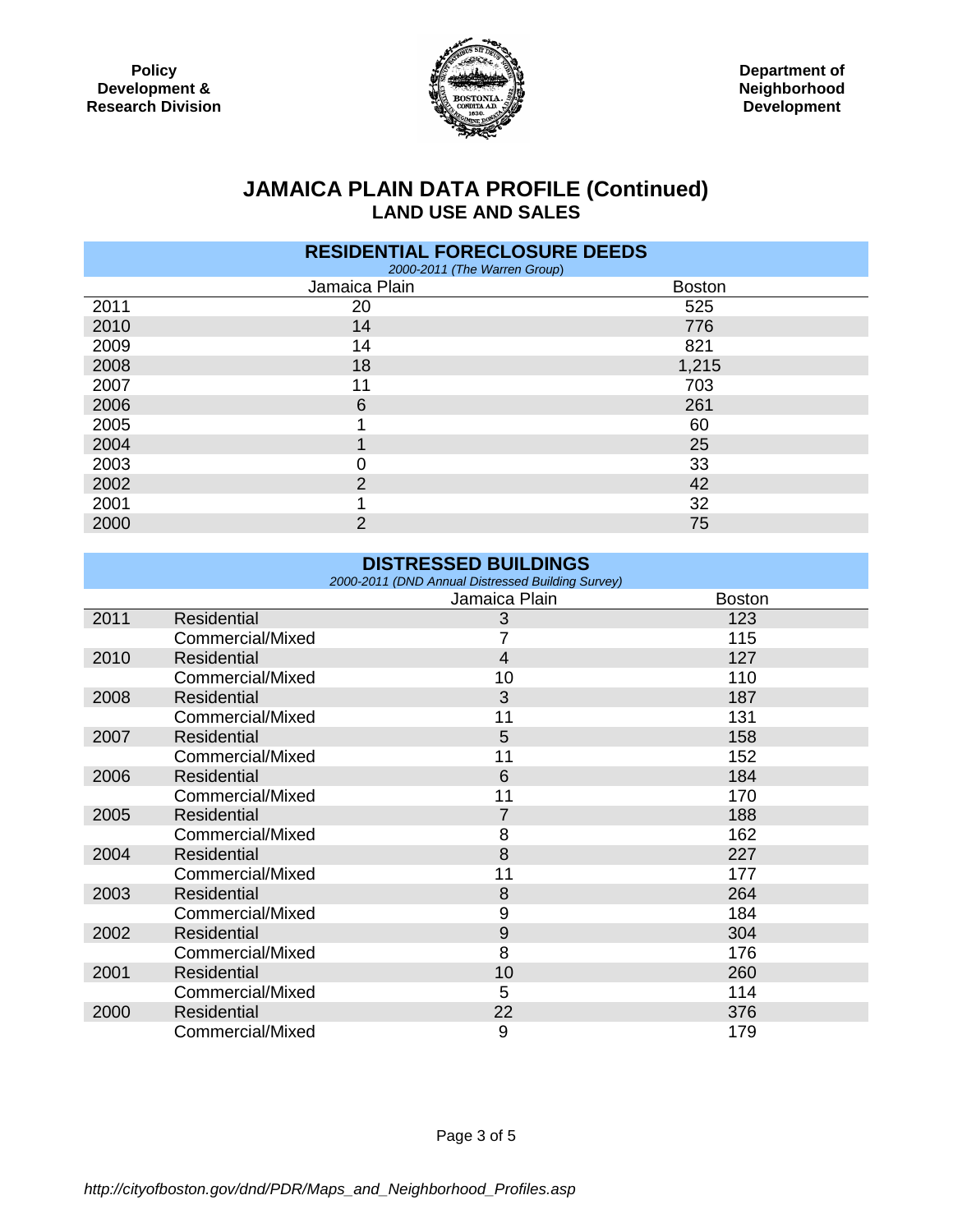

## **JAMAICA PLAIN DATA PROFILE (Continued) LAND USE AND SALES**

| <b>HOUSING OCCUPANCY AND TENURE</b>  |        |         |  |  |
|--------------------------------------|--------|---------|--|--|
| 2010 (US Bureau of the Census)       |        |         |  |  |
| Jamaica Plain<br><b>Boston</b>       |        |         |  |  |
| <b>Total Housing Units</b>           | 17,650 | 272,481 |  |  |
| <b>Owner-Occupied Housing Units</b>  | 5.844  | 85.791  |  |  |
| <b>Renter-Occupied Housing Units</b> | 10,919 | 166,908 |  |  |
| Percentage Owner-Occupants           | 34.9%  | 33.9%   |  |  |

| <b>BUILDINGS &amp; TENURE*</b><br>July 1, 2011 (City of Boston Department of Assessing) |                         |                                   |                                   |                         |                                   |                            |
|-----------------------------------------------------------------------------------------|-------------------------|-----------------------------------|-----------------------------------|-------------------------|-----------------------------------|----------------------------|
|                                                                                         | Jamaica Plain           |                                   |                                   | <b>Boston</b>           |                                   |                            |
| Property Type                                                                           | Number of<br>Properties | Property<br>Type as<br>% of Total | <b>Owner</b><br>Occupancy<br>Rate | Number of<br>Properties | Property<br>Type as<br>% of Total | Owner<br>Occupancy<br>Rate |
| Single-family                                                                           | 1,566                   | 21.2%                             | 86.8%                             | 30,437                  | 25.6%                             | 84.3%                      |
| Two-family                                                                              | 920                     | 12.4%                             | 68.2%                             | 17,700                  | 14.9%                             | 66.6%                      |
| Three-family                                                                            | 1,066                   | 14.4%                             | 41.3%                             | 13,943                  | 11.7%                             | 49.2%                      |
| <b>Condominium Units</b>                                                                | 3,851                   | 52.0%                             | 68.1%                             | 56,652                  | 47.7%                             | 54.8%                      |
| Total 1-, 2-, 3-Family and Condo<br><b>Properties</b>                                   | 7,403                   | 100%                              | 68.2%                             | 118,732                 | 100%                              | 63.5%                      |

\*Government and institution owned property is excluded from this analysis, as Assessing does not describe in detail the land use of exempt properties